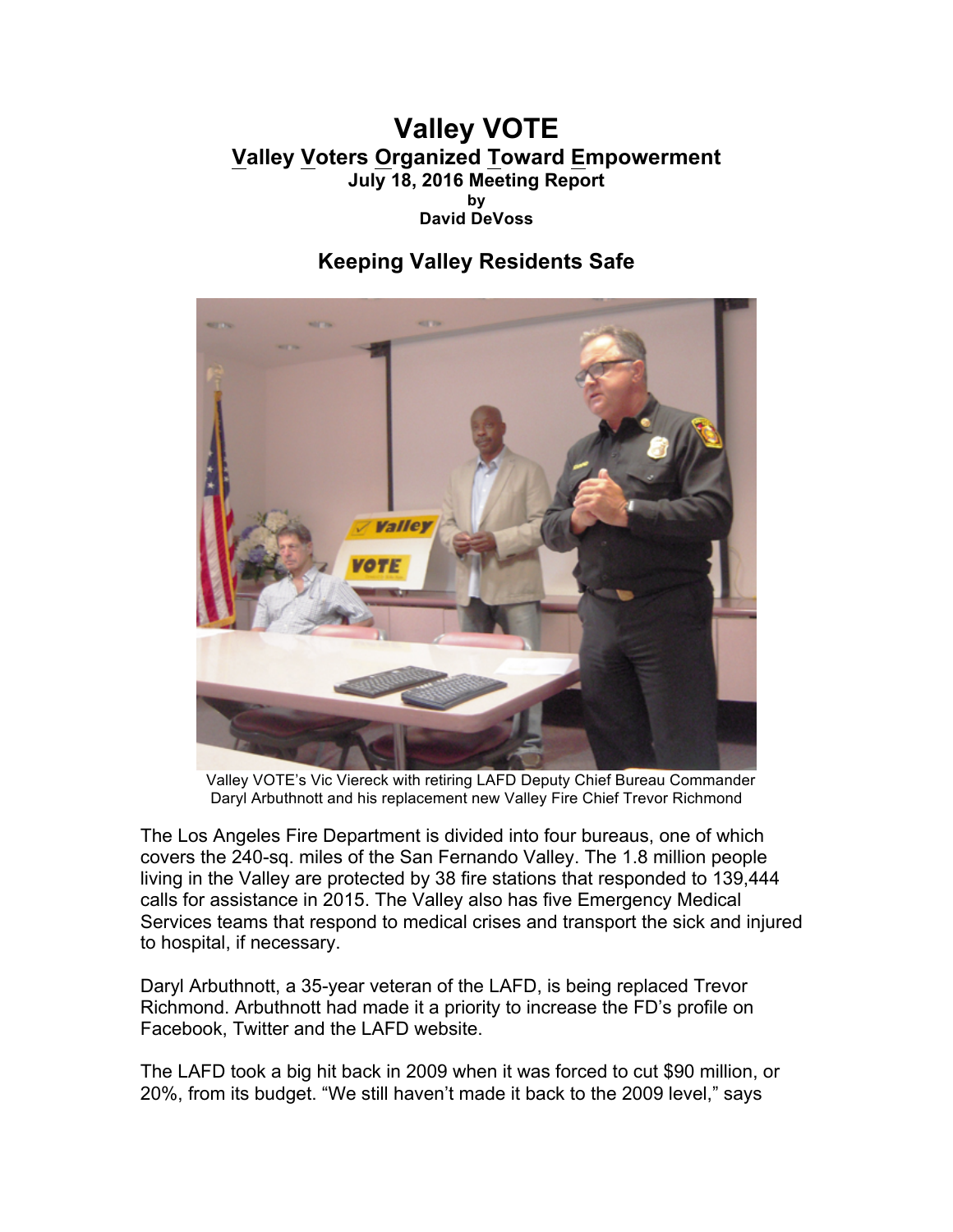Richmond, "despite a 1% annual increase in workload." One percent, that is, until 2015 when the number of fire and EMT calls jumped 15%. "The difference is the affordable care act," says Arbuthnott. "People not registered for Affordable Care wouldn't call 911 before because they were afraid of the bill. Now insurance will pay for transport and the emergency care bill."

The total LAFD budget is \$600 million.

Being taken to the hospital is not cheap. LAFD charges between \$800 to \$1,500 per trip depending on the seriousness of the call. About 30% of the people taken to the hospital refuse to pay. Admits Richmond: "We write off a lot of it. We don't break legs."

# **Neighborhood Integrity Initiative Sparks Community Debate**

Citizens should decide the size, height and density of their neighborhoods and decades ago communities throughout Los Angeles adopted specific development plans and local zoning. Recently, however, these plans have been supplanted by "spot zoning" allowed by city council politicians. Spot zoning - which allows taller buildings, less parking and little traffic mitigation – often is accompanied by political contributions by developers, their relatives and groups that will benefit from the new construction.

Case in point is North Hollywood West, a development between Laurel Canyon and the I70 freeway that will have 740 residential units and 800,000-sq. ft. of office and commercial space. The development team has given \$14,000 in political contributions and spent \$415,000 on City Hall lobbyists, who generously allowed their benefactors to avoid all traffic mitigation.

There's a reason "celebrity developer" is a recognized term. Developer Rick Caruso raised \$14.6 million (\$100,000 from his own pocket) for Eric Garcetti's "Mayor's Fund for Los Angeles," a charitable foundation to fund Garcetti's pet projects. Between 2000 and the start of this year, Caruso gave an additional \$66,000 to city politicians. Caruso wants to build a 20-story luxury condominium tower on La Cienega near the Beverly Center. Perish the thought that a quid pro quo is involved.

Scheduled for the March 2017 ballot, the Neighborhood Integrity Initiative would institute a two-year delay in massive developments so that new zoning regulations could be decided by the people whose neighborhoods are being impacted. A counter initiative call Build Better LA will negate the neighborhood proposal and continue to let the City Council decide the fate of specific parcels of land on a case-by-case basis.

#### **Valley Vote Committee Reports**

#### **Ernie Hilger – Veterans Activities**

A Master Plan for the West Los Angeles Department of Veterans Affairs (VA) campus

was submitted to Congress for passage in May 2016 and for signature by the president by May 30, 2016. It was pulled at the last minute when one senator